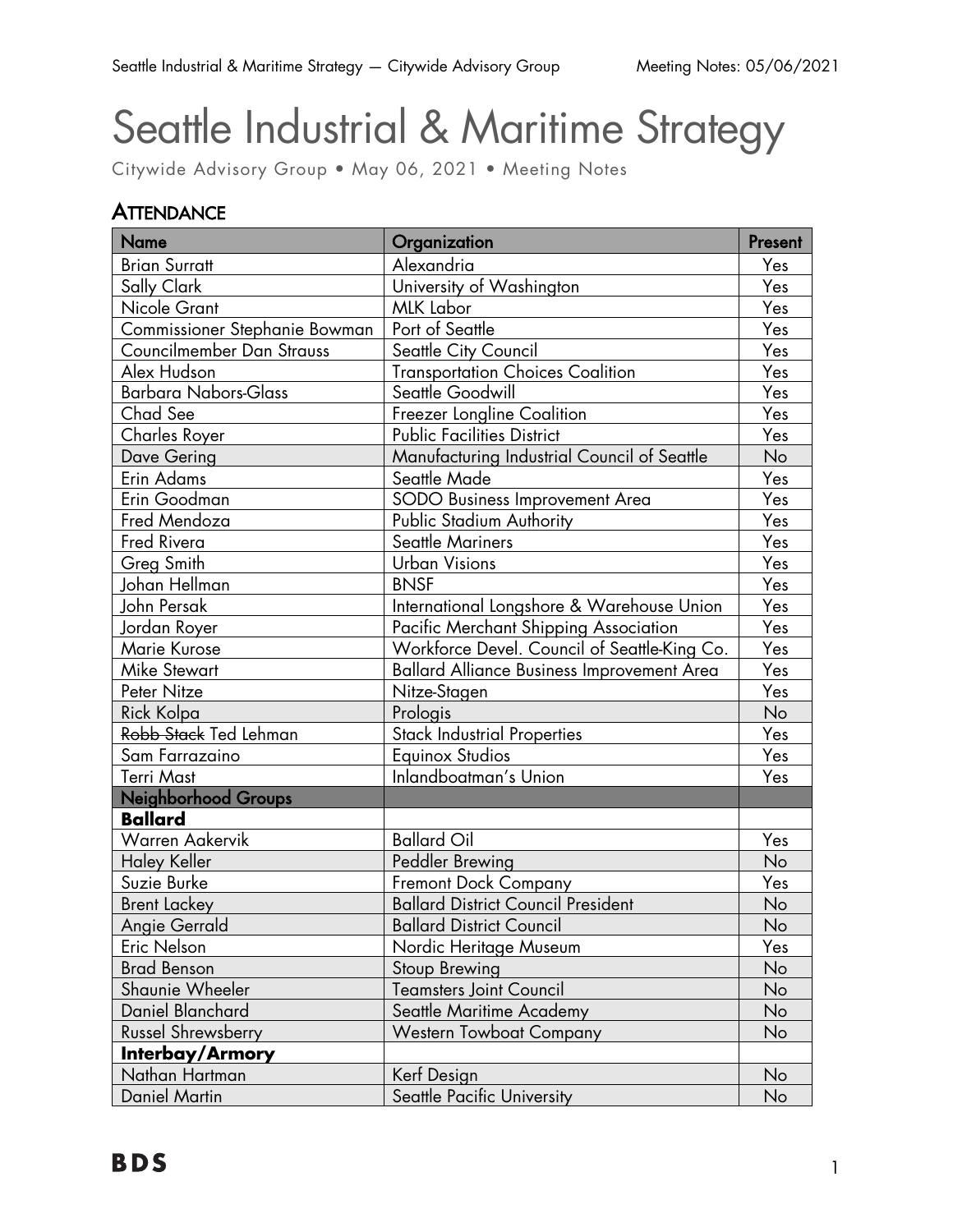| Jeff Thompson                | Freehold Group                                                                     | Yes |
|------------------------------|------------------------------------------------------------------------------------|-----|
| Charlie Constanzo            | <b>American Waterways Operators</b>                                                | No  |
| <b>SODO</b>                  |                                                                                    |     |
| Henry Liebman                | American Life                                                                      | Yes |
| Mark Miller                  | MacMillan-Piper                                                                    | No  |
| <b>Brian Mannelly</b>        | <b>SSA Marine</b>                                                                  | No  |
| Lisa Howard                  | Alliance for Pioneer Square                                                        | Yes |
| Maiko Winkler Chin           | Seattle Chinatown International District<br>Preservation and Development Authority | Yes |
| Ron Judd                     | <b>WSDOT</b>                                                                       | Yes |
| <b>Kristal Fiser</b>         | <b>UPS</b>                                                                         | No  |
| Alex Cooley                  | Solstice Grown                                                                     | Yes |
| <b>Georgetown/South Park</b> |                                                                                    |     |
| Kevin Kelly                  | Recology                                                                           | No  |
| Johnny Bianchi               | Georgetown Community Council                                                       | No  |
| <b>Clint Burguist</b>        | Georgetown Community Council                                                       | No  |
| <b>Roger Bialous</b>         | Georgetown Brewing                                                                 | Yes |
| Paulina Lopez                | Duwamish River Cleanup Coalition                                                   | Yes |
| Maria Ramirez                | Duwamish Valley Housing Coalition                                                  | Yes |
| Jon Holden                   | Machinists Union 751                                                               | Yes |
| Veronica Wade                | Workforce Dean, South Seattle College                                              | No  |
| Elena Lamont                 | <b>Pioneer Human Services</b>                                                      | No  |

#### **MEETING PURPOSE**

- 1. Review the revised 11 draft strategies
- 2. Test consensus support for each strategies
- 3. Test consensus support for the overall package
- 4. Provide input for further refinement of recommendations
- 5. Possible modifications of proposed strategies

#### **AGENDA**

- Welcome & Introduction
- Process Updates
- Consensus Framework
	- o Presentation: Purpose & defination of consensus
	- o Discussion of purpose & defination of consensus
- Draft Strategies
	- o Presentation: Framework, Strategies, Timeline
	- o Discussion
- Straw Polls
	- o Poll #1: Levels of support for each of the 11 strategies
	- o Poll #2: Up or Down on the whole package
	- o Discussion
- Wrap-up & Next Steps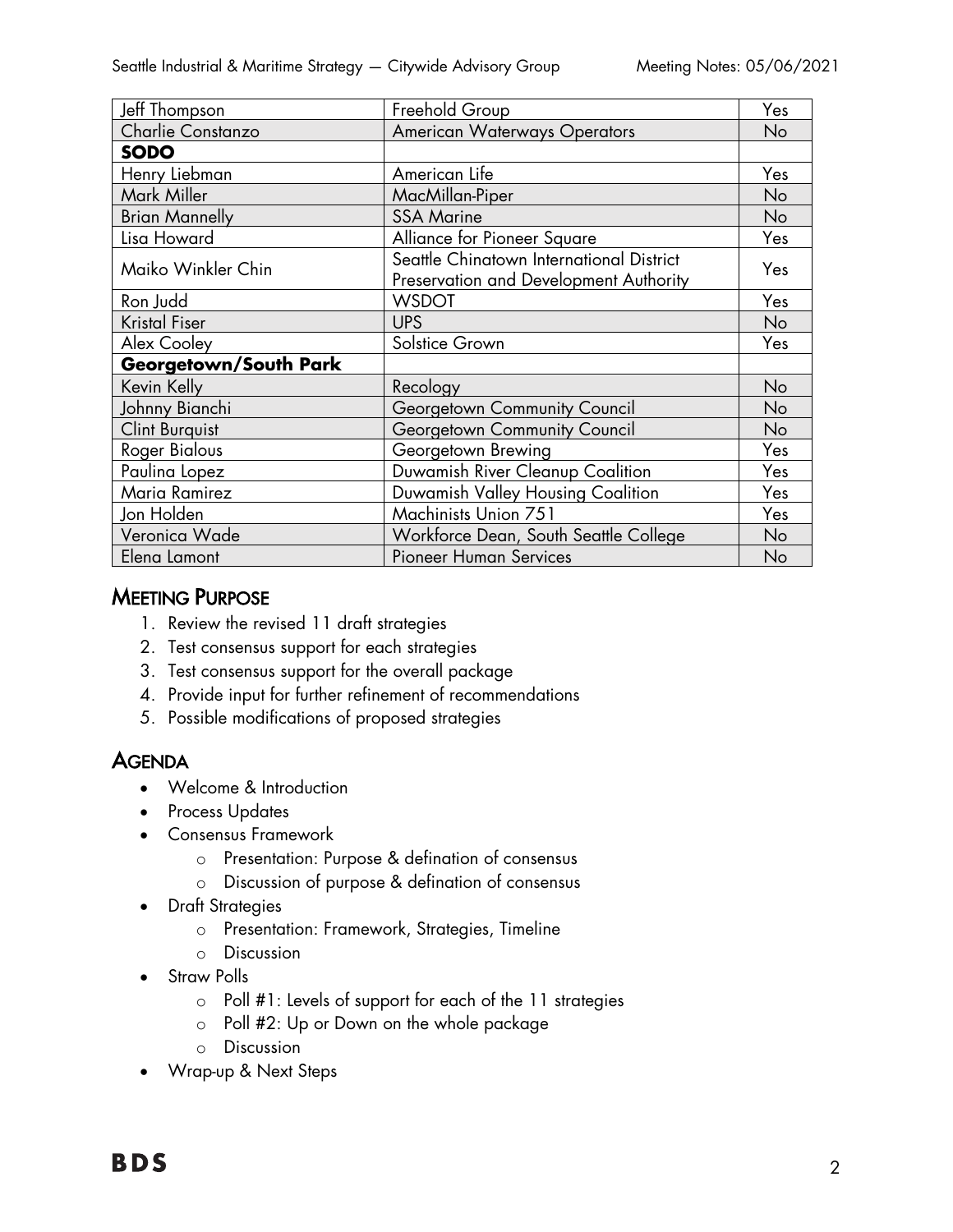#### **INTRODUCTION**

The purpose of this meeting was to review the changes made in the 11 draft strategies and receive inputs from the citywide advisory group and neighborhood group members. Brian Scott shared the following timeline of the process with the groups:

- June 20201
	- o Publish the Industrial / Maritime Strategy Report (Early June)
	- o Update Comprehensive Plan
	- o Launch Environmental Impact Statement (EIS)
	- o Freight Master Plan Implementation
- July, 2021
	- o Identitfy Stewardship Groups
- Fall 2021
	- o Budget Priorities
- August 2021
	- o Legislation to Close Zonning Loopholes
- Feb/Mar 2020
	- o Final EIS
- Fall 2022
	- o Full-Scale Zonning Changes
- 2022-2024
	- o Initiate Armory Site & WOSCA Sites

Brian Scott recapped the last two meeting conducted on March 25<sup>th</sup> and April 15<sup>th</sup> which included the introduction the 11 draft strategies and two major workshops focused on housing, healthy Transitional Areas, High Density Industrial Development, Stronger Protections, and Workforce Investments.

Summary and feedback from the April 15<sup>th</sup> meeting included:

- Little support for housing options, as stated
- Solid (but not universal) support for Transitional Areas, High Density Industrial, Workforce & Stronger Protections

#### CONSENSUS FRAMEWORK

Brian Scott explained the meaning of consensus for the purposes of this project.

- Members of the Citywide Group and Neighborhood Groups are invited to join the dicussion and vote on recommendations
- Final recommendations will be made on May  $27<sup>th</sup>$ 
	- o Both the groups will be voting. Votes by the Citywide Group will be counted towards the final consensus
	- o Final consensus will be an overall package of recommendations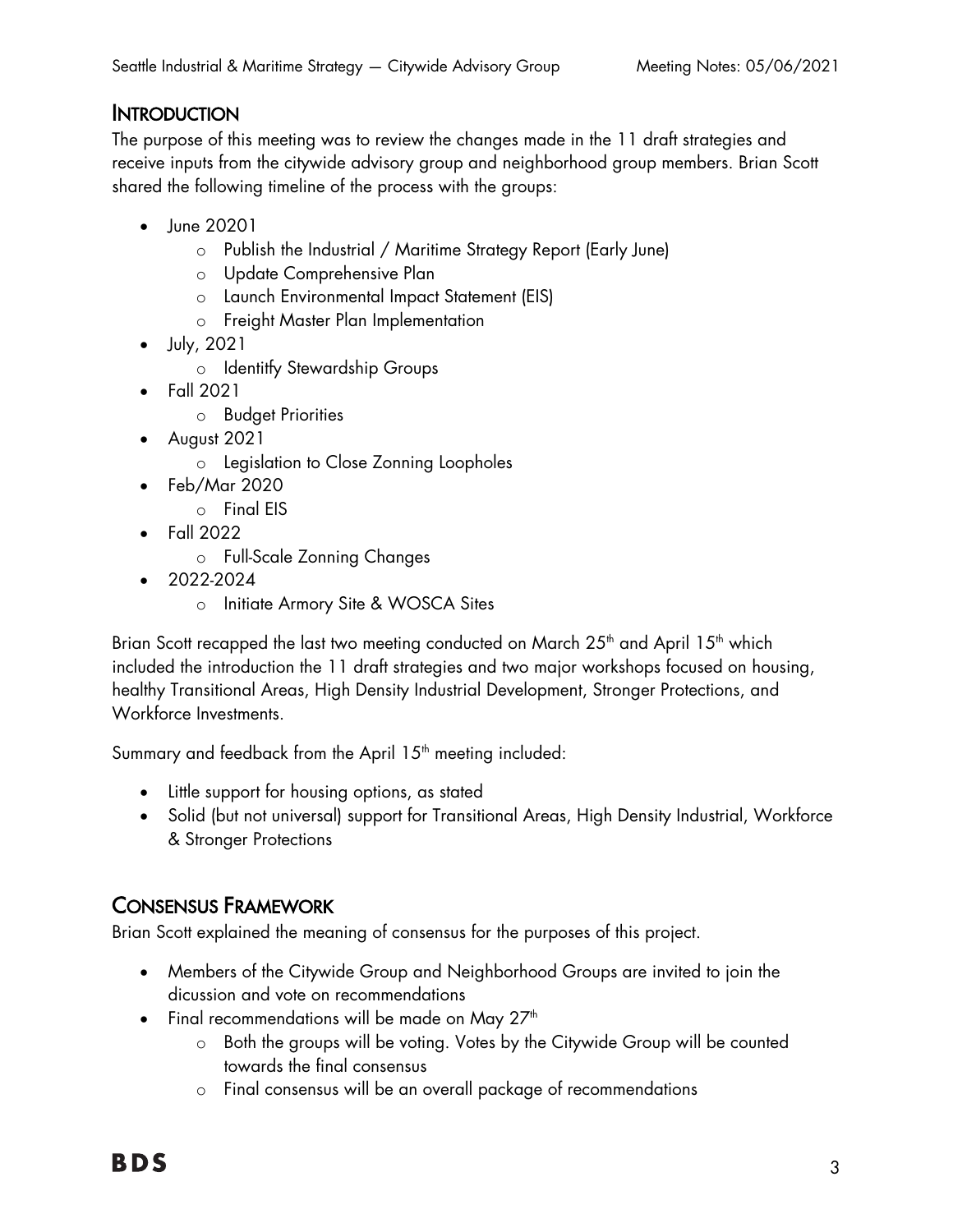o Consensus will be defined as 80% of Citywide Group members in the attendance and voting

The following concerns were expressed during the discussion:

- A few members are concerned how the comments shared by Sam Farrazaino (via email) would be incorporated in the disucssion of this meeting. Brian Scott said that discussion of possible modifications to the number of strategies and/or wording of the strategies was possible with the help of groups support.
- More time was asked to evaluate the ideas and recommendations before the May  $27<sup>th</sup>$ meeting. Questions of consensus should be considered in the next meeting as well.
- There is expectation to see clear and greater articulation of the recommendations
- The pace and opportunity to discuss the process in deeper level has been compressed to evaluate the impact caused by the decisions.
- Lack of clarity on "no land-use changes to core maritime areas".
- Evaluate the strategies and make sure the strategies are consistent supporting maritime and industry.

#### DRAFT STRATEGIES

Brian Scott presented the following revised draft consensus strategies to the group during this meeting:

- Investment Strategies
	- o Workforce Investments to support access to opportunities for people of color and women
	- o Public Safety Partnerships to support maritime and industrial areas
	- o Transportation Priorities to improve movement of people and goods
	- o Environmental Initiatives to advance environmental justice and climate action
- Land-Use Strategies
	- o Stronger Protections for industrially zoned land
	- o High Density Industrial Development to support transit
	- o No New Residential Uses on Industrial and Maritime Lands
	- o Georgetown & South Park neighborhood goals
- Implementation Strategies
	- o WOSCA & Armory Sites master planning
	- o Ongoing Stewardship Entities to champion this vision

The following concerns were expressed during the discussion:

- Data used for the housing proposals made by the city should be available.
- "No significant housing" changed to "No new residential uses" (since 04/15/2021)
- Confirmation that identified transit locations on maps are not the final Sound Transit alignment but rather the "preferred alternative"
- Clarification on 1st ave south whether in urban villages: It is not currently in urban village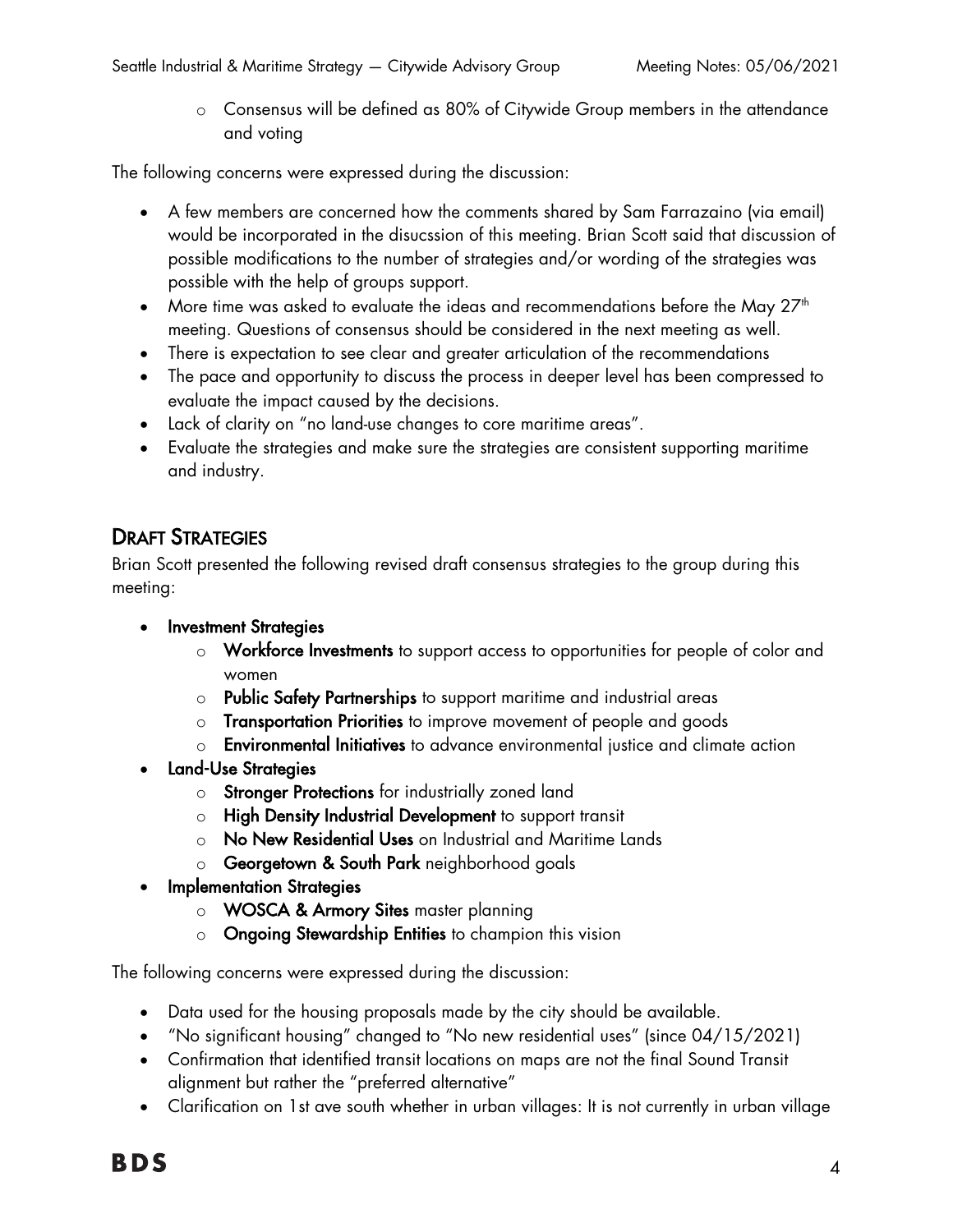- Clarification on:
	- o Clear language to articulate who/which people of color in strategies that state "BIPOC".
	- o Support of housing on industrial and maritime land
- Proposal: Stadium district overlay mapping should be considered separately or included into strategy #9
	- o Include in Georgetown and south park (into a mixed use)
- Increase the protection where required for industrial and Maritime use
- Evaluate Long-term impact of proposing mixed-use. Look into multiple recommendations. Support the recommendations made by Sam.
- Proposal to Strategy #10: addition of Washington State Department of Transportation
- Diversify industries and focus on industrial jobs and strategies
- Advocacy for flexibility of housing in stadium district overlay
- Protection of shoreline areas and waterfront
- Proposal to strategy #3: Add language: "advocating for a tunnel alignment for Ballard at or west of 15th Ave NW" (Sound transit did not make decision on alignment yet)
- A few members recommend to not include housing in IB zones. Instead, should be industrial general zones as before. There will be a need to improve the noise code and propose truck streets.
- Proposal to Strategy #3: Last mile connections should also apply to trucks not just transit
- Possible proposal for housing options could be to allow housing around stations by giving bonus to developers to preserve industrial lands, hire urban planning firms to study the impact of various levels of housing on freight mobility.
- Accessibility and the ability of shoreline properties to function should be taken into consideration with major changes in industrial areas.
- SODO station: can be used for housing and not waste for light rail stops.
- Recommend to Study data and understand the perspective and needs of different neighborhoods.
- Need of Clear articulation of transitional areas and tensions that exist in those areas.

## STRAW POLL #1

After discussion, the Citywide Advisory Group and Neighborhood Group members participated in the straw poll exercise. The straw poll highlighted their current feelings about each revised 11 potential strategies. Members of the groups used virtual "dots" to indicate their support or opposition to each proposal on a scale of: strongly support, somewhat support, neutral, somewhat oppose, and strongly support. The following photo below is of this exercise.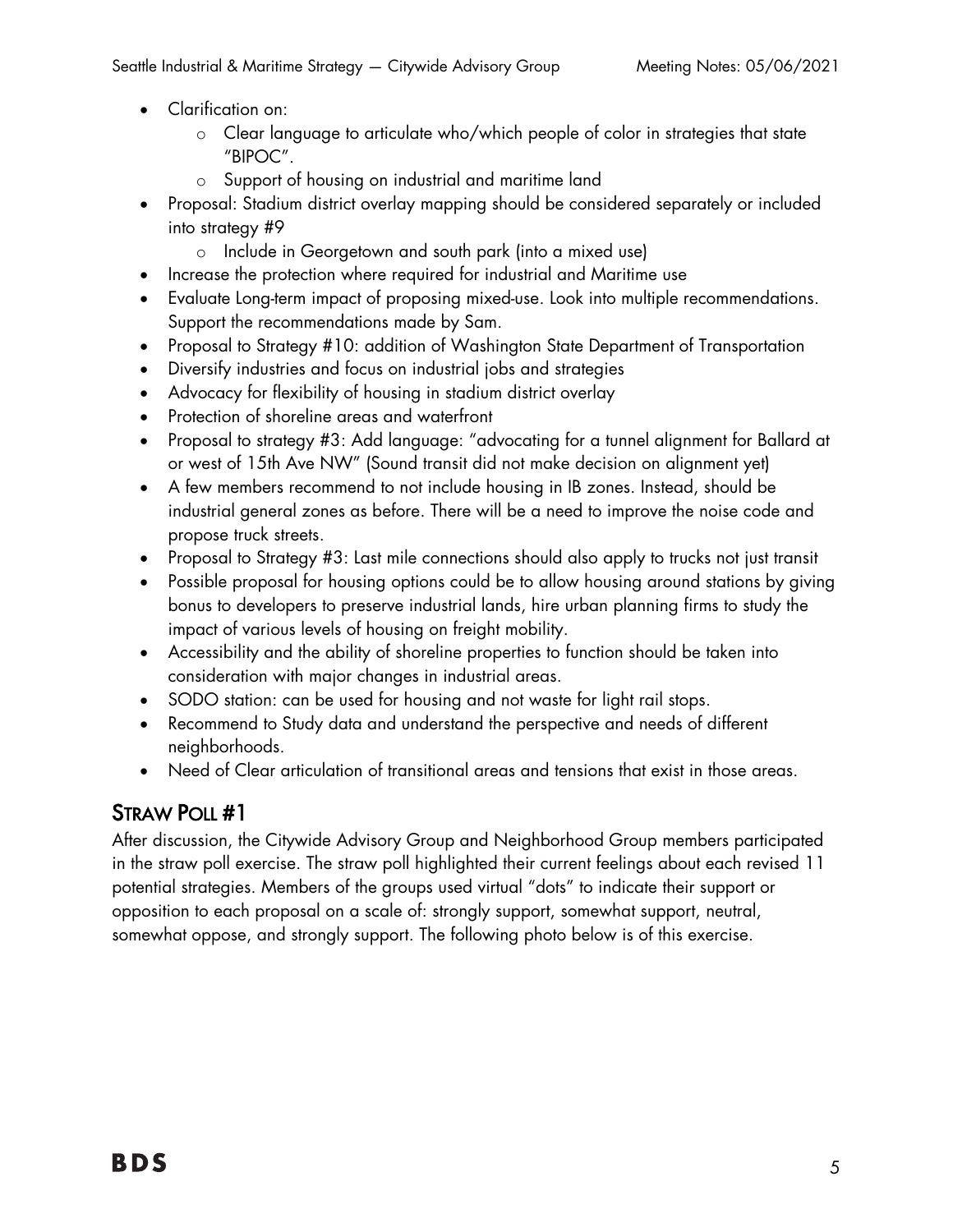

Overall, the group members support the Investment and Implementation strategies. Whereas, the  votes for Land-Use Strategies are mixed. "No new residential uses" resulted in the most divided opinion. "Stronger Protections for Industrially Zoned Lands" and "Higher Density Industrial ! Development" has received considerable support. "Georgetown and South Park Neighborhood Goals" was "strongly supported" by most. "Healthy Transitiional Areas"resulted in contreversey and remains divided. .., ...~  $\sim$ ,
 atall : 7 - a - d Lan d-4 - an d-4 Utal - b - a D - a e supp -- --
.- וווט

#### STRAW POLL #2

After the discussion, the Citywide Advisory Group and Neighborhood Groups were asked to indicate their support to recommend or not recommend the overall package of all 11 potential strategies to the Mayor. Members of the groups used virtual "dots" to indicate their opinion by indicating "Yes Recommend to the Mayor" and "No Do Not Recommend to the Mayor". The image below is the result of this exercise.



#### Seattle Industrial and Maritime Strategy/Potential Strategies  $\mathcal{A} \mathbb{R}$ Straw Poll #2